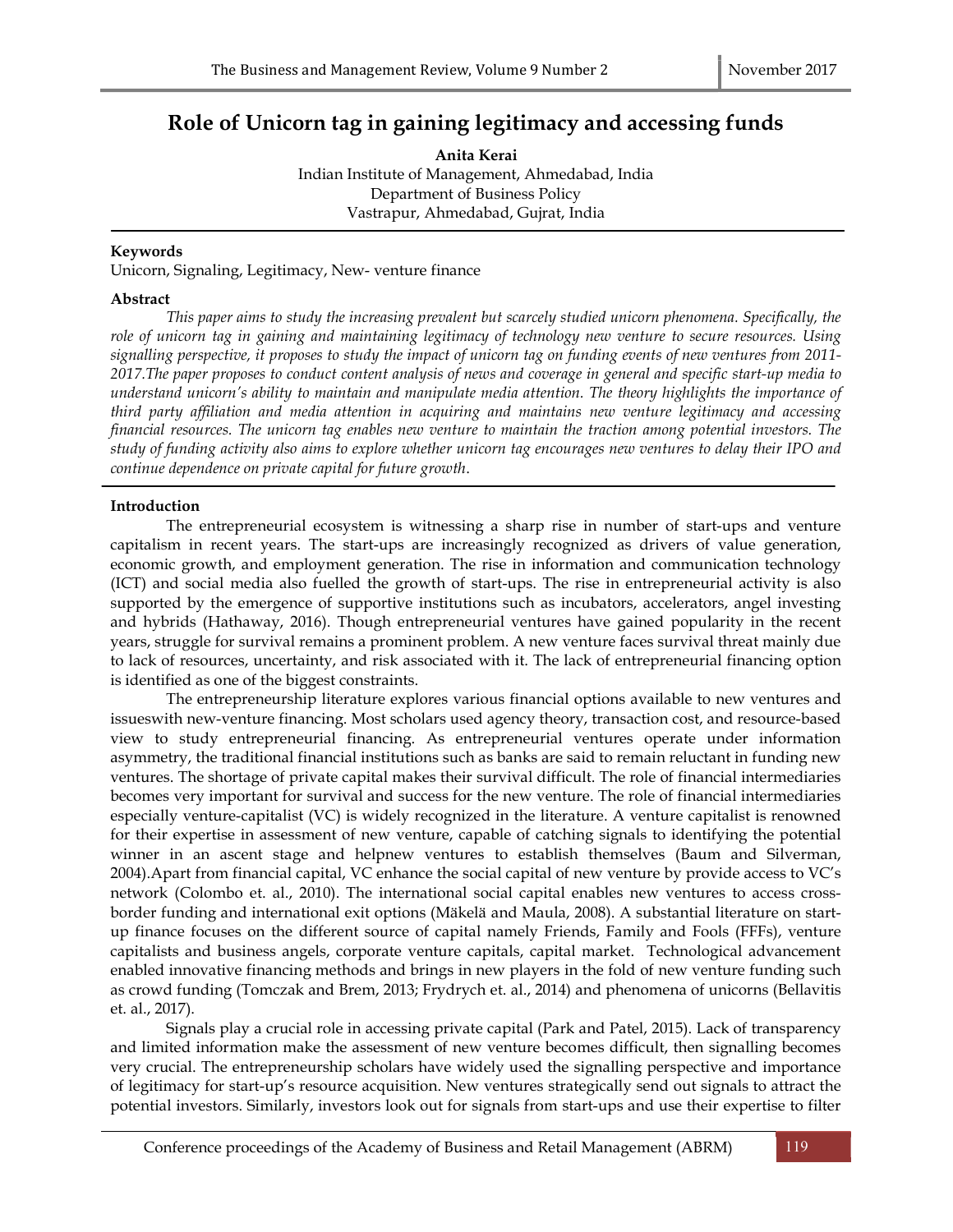those signals and reduce information asymmetry for investment decision (Downes and Heinkel,1982; Alsos and Ljunggren, 2017).New Venture also benefits from endorsement and certification from VCs as certification helps them gain legitimacy, customer recognition (Shepherd and Zacharakis, 2003).VC endorsement often leads to huge media attention that sends positive signals regarding venture's growth potential (Thede, 2016).

 The venture backing enables new venture to acquire crucial resources more easily than nonventure backed ventures (Davila, Foster and Gupta, 2003). The valuation of the new firm by venture capitalist and investment bankers send signals about the potential growth of new venture (Downes and Heinkel, 1982).In emerging industries with high uncertainty such as internet-based industry, the firm valuation enables sorting of firms for different stakeholders (Sanders and Bovine, 2004) enabling them to make decisions. Post dot.com era has witnessed the sharp rise of many internet- based new ventures and also the rise of firms with a very high valuation of \$1 billion, popularly termed as "Unicorns" by Aileen Lee."Unicorns" is a venture backedstartup with a valuation of more than \$1 billion, predominately in the technology industry.

 The unicorns are widely covered in start-up media; the study on unicorn phenomena remains scarce in entrepreneurship literature. This paper aims to study the phenomenon of the unicorn from signalling perspective and to explore how it is providing legitimacy to unicorns, enabling them to secure later stage funding. How unicorns are aspiring entrepreneurs from emerging economies. The paper also aims to explore unicorn's attitude towards IPOs and increasing preference for private IPO. The paper mainly explores following research questions:

- a) How do the event of \$1 billion valuation and entry into unicorn club impact the funding of new ventures?
- b) How does new venture strategically deploy the media attention achieved by unicorn tag to acquire resources?

#### Research Context

 The entrepreneurial ecosystem is currently witnessing the phenomena of "Unicorns". Once considered a rare breed to new ventures, the total number of unicorns now stands over 200 (Verhage, 2017). Out of all unicorns, a large number of unicorns are coming from the US followed by Asia specifically China and India. As per Crunchbase report, there are 267 unicorns with 59 unicorns exited through IPO or acquisition route and 95 potential unicorns. The industries with substantial unicorns are mainly from e-commerce, marketplace, internet software & services, social, fin-tech, on-demand industries (CB Insight, 2017). The rise of platform scalability of the technology-enabled new participants, large reach to the customer base, riding on the mobile ecosystem for distribution triggered entrepreneurial activities in large scale. Though initially, the unicorns were very rare forming 0.07 percent of venturebacked (TechCrunch, 2013), later unicorn club have grown enormously. High media attention towards unicorn with high valuation has raised academic interest around the valuation process, relationship between founder(s) and investor(s). The mutual negotiation between investors and founder is said to be fuelling the over-valuation of new ventures (Spencer, 2015). The availability of private capital without going through the disclosure need seems to encourage new ventures to stay away from IPO and keep raising funds from VC beyond the initial stage and seed funding. Ventures, terotal number or unicorns now stands over 200 (vernage<br>large number of unicorns are coming from the US followed by Asia<br>sper Crunchbase report, there are 267 unicorns with 59 unicorns exited<br>each of Dechridial



Table 1: Increase in number of start-up and Unicorns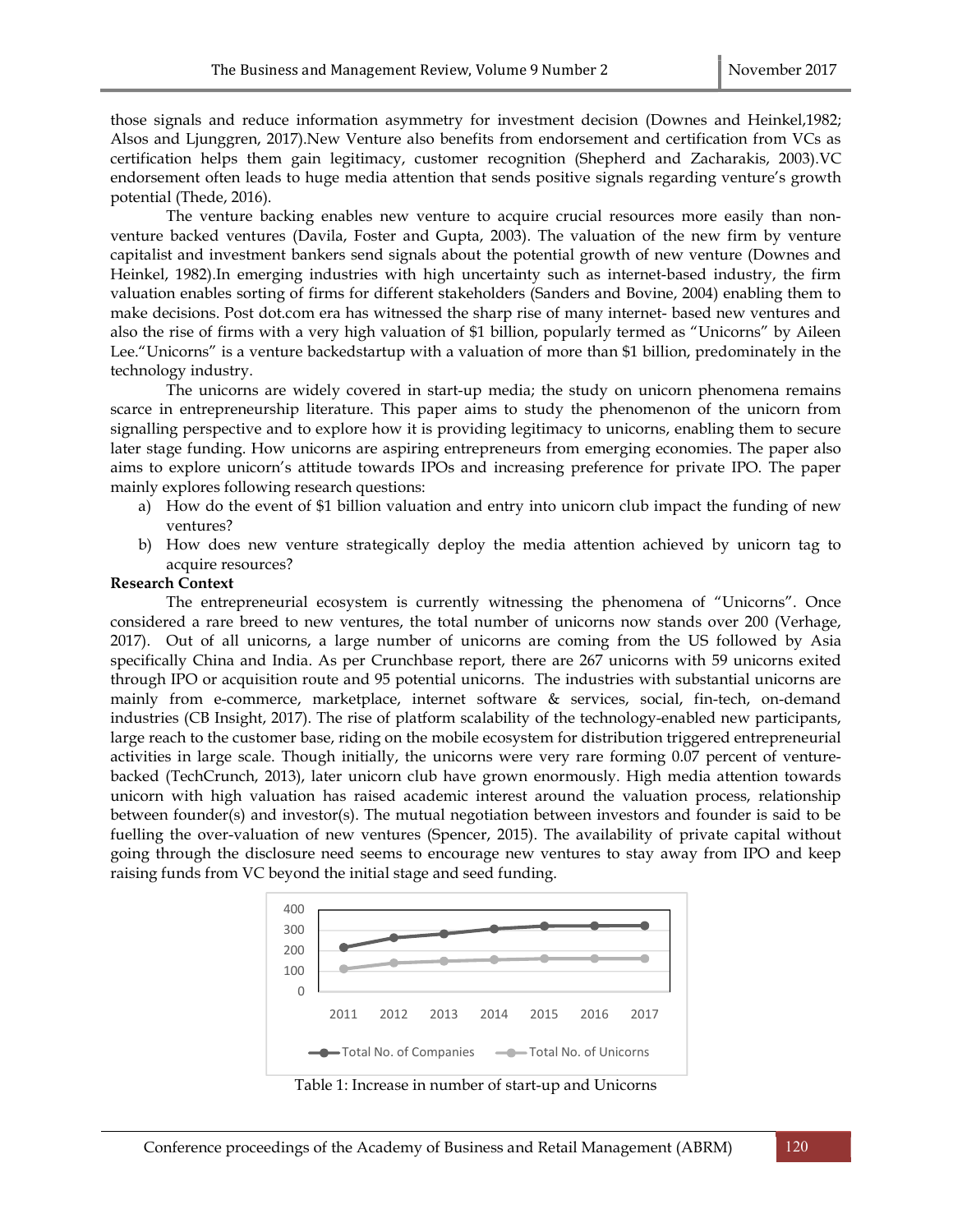The unicorn phenomena have led to increased media coverage of start-ups and emergence of new terminologies such as decacorns (valuation exceeding \$10 billion) and hectacorns (valuation exceeding \$100 billion). The potential unicorns as soonicorns with valuation between \$500 M and \$1 billion (TechCrunch,2017; Tracxn, 2017). Many industry experts have raised concern against unicorn citing it high valuation of many unicorns as unrealistic (Verhage, 2017) and it could potentially lead to tech startup bubble (McGee,2016).

 Developed countries have benefitted from previous cycles of successful entrepreneurship success stories such as Apple Inc., Microsoft and Facebook etc. The current rise of unicorns in emerging economies is also expected to strengthen the entrepreneurial spirit. Unicorn tag enables many ventures to emerge as the torchbearer of entrepreneurship ecosystem of emerging countries. Many critics have risen concerned over the buzz around unicorn tag and how that is influencing many entrepreneurs to focus only on funding without a well-developed plan. The start-ups are using cash-burning tactics such as higher employees at very high salary, high spending in customer acquisition activities and have witnessed the departure of high-profile Silicon Valley executives, major devaluation (Vijaykumar, 2017). The rise of consumer internet based ventures had led to surge in venture capital activities which is gradually slowing down due to insufficient return and exit options (Sengupta, 2017).Though "unicorn" tag seems to fading away in the context of Silicon Valley start-ups, but their popularity is aspiring newventures from emerging economies (Cheney, 2016).This context will help us to explore the role of unicorn tag as blessing or burden in securing resources. The study the phenomena of unicorns can help us to gain insights of new breed of tech start-ups especially in emerging economies

#### Valuation and funding of new venture Valuation of start-up

 The valuation of a start-up is a complex task performed under asymmetrical information, uncertain environment. The financial intermediaries such venture capitals and investment bankers use their expertise to value a firm based on limited information available such as the size of the venture, details of the product, present financing form, past performance (Downes and Heinkel, 1982). Apart from above stated observable venture characteristic, information regarding the quality of top management team (TMT), founder(s), the possibility of new products is necessary for valuation of the firm. A venture can strategically send out signals to potential investors to raise new equity capital and other resources such as human resource. The high valuation of a firm can send signals about the potential of firm attracting new investors, but too high valuation can also limit the options for later stage funding and exit options. The certification and affiliation from reputable venture-capitalist are highly desirable by firms as it enables the visibility and attention (Hus, 2004). For new venture in emerging industry, industry too has to gain legitimacy (Zimmerman and Zeitz, 2002) and valuation can set a benchmark in sorting new firms (Sanders and Boivie, 2004). Media attention enables both new ventures and emerging industry to gain cognitive and socio-political legitimacy and access to resources (Deeds et al., 2004).New venture valuation as a negotiation between the founder and investors and don't necessarily reflect the true value of the firm. The high valuation of new ventures is driven by venture-capitalist'smotivation of personal gain.

# Role of signal in securing legitimacy

 Suchman defines legitimacy "a generalized perception or assumption that the actions of an entity are desirable, proper, or appropriate within some socially constructed systems of norms, values, beliefs, and definitions" (1995, p.574). A new venture needs to grab the attention of stakeholders and send information about its potential to acquire legitimacy. The literature highlights the importance of media attention in signalling and gaining legitimacy in raising VC capital in initial stages (Petkovic et al., 2013,Alsos and Ljunggren, 2017). A new venture can deploy one or more mechanism to gain legitimacy such as storytelling, sense giving activities, forming ties, certification, and affiliation of the third party, impression management, symbolic action, writing business plan (Fisher et. al., 2017).

 A new venture can deploy strategies to send different intensity and diversity of information to gain the attention of stakeholders. The firm can use a press release to report their activities to stand out (Rindova et al., 2007) and narratives to express their intended strategies and positioning (Martens et al., 2007). Though bad news can greatly hurt the reputation of existing players, new participants are found to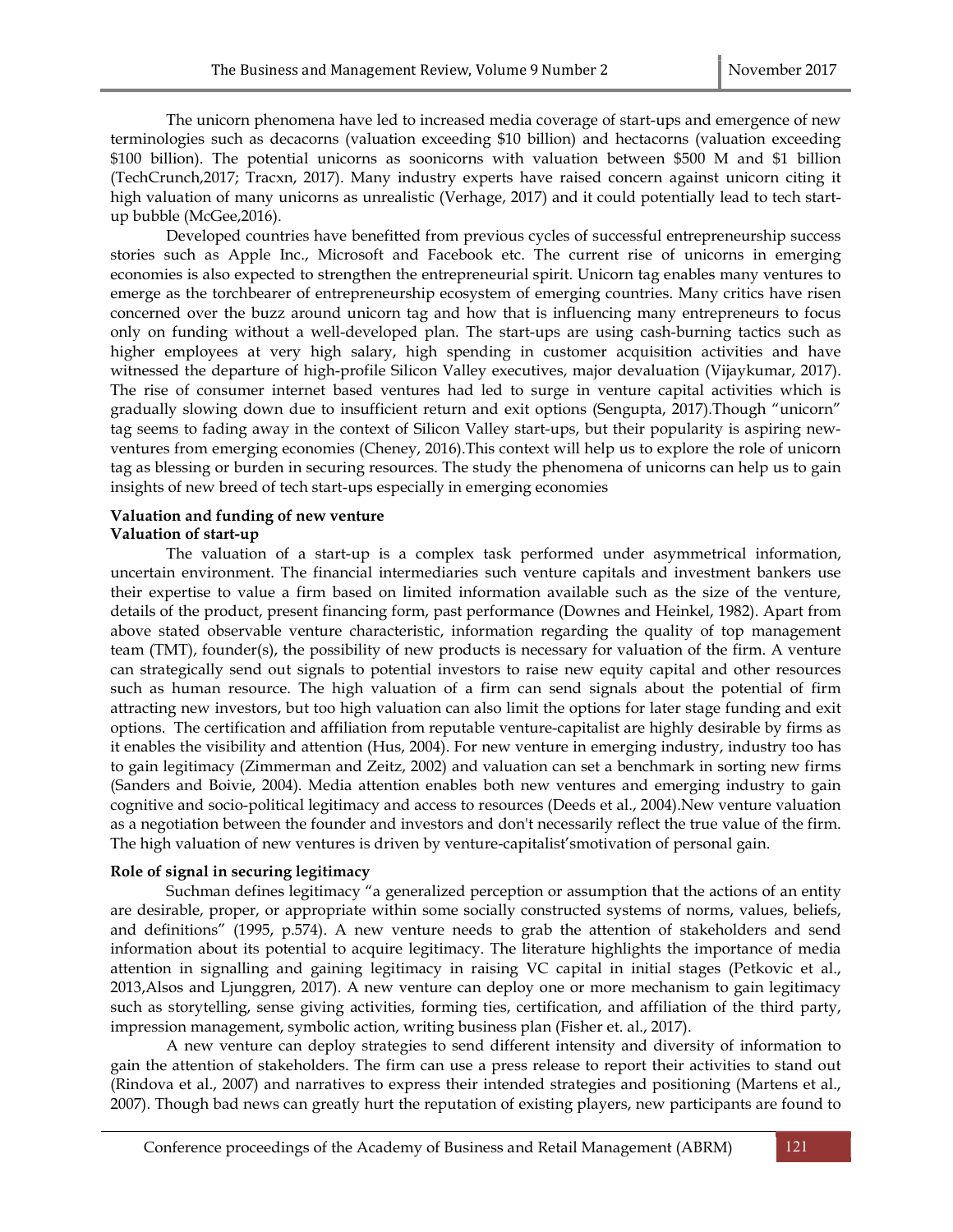benefit from both good and bad news as they increase the awareness about the new entrant (Petkovic et. al, 2013).The information aboutnew venture is very noisy. Information from founder and TMT can greatly enhance the credibility of the information. Not all start-ups have access to expertise TMT or new-venture exposure. The third party affiliation and endorsement become crucial to reduce the noise from the available signals to project the potential of growth. As venture capitalist uses staged financing to collect data and monitor (Gompers, 1995). Venture Development Organizations (VDO) uses their expertise in assessing the new venture, the viability of their product to identify and endorse high-potential start-ups. VDOs certificate reduces the noise from signals send out by startup and increases the relevance of human capital and social capital for potential investors (Plummer et al., 2016). Insufficient or noisy signals about the viability of new venture can hinder the potential of securing resources. Companies can strategically send out signals regarding personality and experience of the founder(s), product and market characteristics and financial constraints (Macmillan et al., 1985).Based on the argument we can hypothesize that:

H1: The new venture with unicorn tag is more likely to have more media visibility than new venture with no unicorn tag.

#### Role of legitimacy in different stages of new venture

 Legitimacy gained during initial stage enables the firm to acquire crucial resources, but subsequent exposure does not necessarily provide same benefit leading to decreased return (Pollock and Rindova, 2003). The external capital is crucial for the survival of start-ups as funds from FFF gets exhausted initial stage (Lee et al., 2001). As venture moves from conception, commercialization, growth and stability phase, the amount and type of resource requirement lead to a different audience and resource providers (Fisher et al., 2016). As new venture interacts with the different audience at different stages, it needs to draw the attention of the different audience. As audiencesare guided by different institutional logic; same information is interpreted differently.

 The valuation of a start-up is seen with skepticism; we argue that unicorn valuation will act as a springboard for new ventures to distinguish from other ventures. As most of the unicorns are venturebacked, theycan periodically monitor the new venture and revise their valuation after collecting more precise information about venture's potential. The legitimacy acquired in initial stage needs legitimacy needs to be maintained and repaired consistently. The type of legitimacy also plays an important role as ventures with internally legitimacy history of product launch; the reputed executive is more likely to benefit from external legitimacy (Rao et al. 2008). Media coverage affects the perception of potential customers and investors as well as reflect the public evaluation (Pollock and Rindova, 2003).A new venture who hit the plateau after initial buzz is likely to gain from unicorn tag as it helps to create fresh media buzz, to attract talents and product marketing. It can also attract new investors for later stages. We can hypothesis that:

H2: New venture with unicorns are more likely to get funding from different sources.

H3: New venture will unicorn tag is more likely to get longer series of funding than firms with no unicorn tag.

 IPO is considered to be a crucial milestone in a new ventures life cycle, as it reduces the borrowing constraints, provides greater bargaining power with banks and increases liquidity (Pagano et al., 1998). Though IPO enables legitimacy to internet-based new ventures (Pollock, et al., 2002), there has been a decline in IPO from unicorns (Bayar and Chemmanur, 2011). Despite government's policy to relax disclosure norms for IPOs, new ventures are staying away from IPO (Dambra et al., 2015). The firms delay their IPO to delay the negative release information (Chakraborty and Ewens, 2017).We argue that the Unicorn tag is enabling the new venture to continue drawing the private capital and delay IPO. We can hypothesis that:

H4 (a): The duration of first funding and IPOs will be higher for firms with unicorn tag then firms without nonunicorn tags.

H4 (b): The ventures from technology sector are more likely to delay IPO then ventures other than technology sector.

#### Data and Methodology

 The paper aims to study the media communication pattern of firms with unicorn tag to understand the role of signalling. The data will be collected for the content analysis of media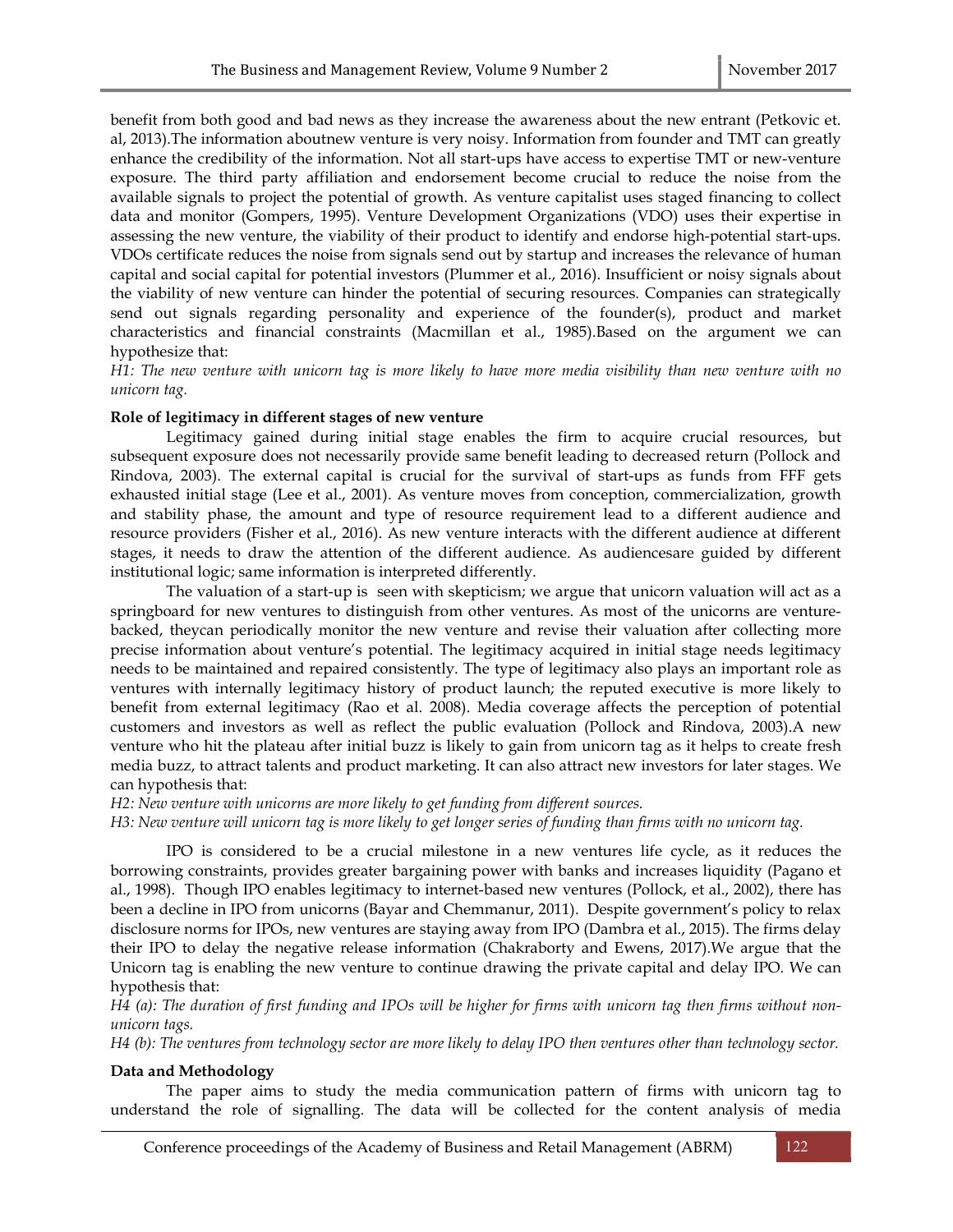communication in general and start-up specific media such as Tech Crunch, Your story, Inc. 42, etc. Blogs and articles from the database such as CB insight, Tracxn,etc. will also be collected.The data will be collected prior and post of unicorn tag to study the signal. The media coverage immediately after devaluation news will be collected to study how ventures maintain and renew its legitimacy.

 Data on funding events will be collected to study the impact of unicorn tag. The funding history of the start-ups is collected from Tracxn.com database from"funding activities of a unicorn" section. The list of unicorn start-up and their date of entry into unicorn club is obtained from CB insight. A pilot study of 133 start-ups from 2011-2017 have shown evidence of the increased variety in source of funding and increased later stage funding of unicorns. The data for the pilot was collected for date-wise fund amount, stage of funding, and the total amount raised till date and details of fund provider. The age of start-up and the funding event can unearth the new insights.

Variables

 Different measures of funding activities will be used to analyse the funding events. Industry specific and country specific effects will be captured using dummy variables.

| <b>Variables</b>           | <b>Description</b>                                           |  |  |
|----------------------------|--------------------------------------------------------------|--|--|
| <b>Funding Ratio</b>       | The amount of fund raised in the round divided by total      |  |  |
|                            | funds raised in (\$ million)                                 |  |  |
| Frequency of funding       | Frequency of funding events in a year                        |  |  |
| Variety in funding sources | The variety in the form of funding namely Angle fund, PE     |  |  |
|                            | fund, Debt etc.                                              |  |  |
| Unicorn Dummy              | 1 if New Venture is valued equal to or more than \$1 billion |  |  |
|                            | otherwise 0.                                                 |  |  |

#### Table 2: Key Variables

#### Data Analysis

A panel data regression is used to study the impact on unicorn tag on funding activities.

|               | Funding<br>ratio | Funding<br>ratio | Frequency<br>of Funding | Frequency of<br>Funding | I COUNTY TO<br>funding<br>sources | Variety in<br>funding sources |
|---------------|------------------|------------------|-------------------------|-------------------------|-----------------------------------|-------------------------------|
|               |                  |                  |                         |                         |                                   |                               |
| Firm Age      | $-0.004$         | $-0.004$         | $-0.110***$             | $-0.108***$             | $-0.012$                          | $-0.008$                      |
|               | (0.068)          | (0.073)          | (0.000)                 | (0.000)                 | (0.514)                           | (0.639)                       |
| Unicorn Dummy |                  | $-0.001$         |                         | $0.043*$                |                                   | $0.100**$                     |
|               |                  | (0.772)          |                         | (0.032)                 |                                   | (0.003)                       |
| Industry      |                  |                  |                         |                         |                                   |                               |
| Dummy         | <b>YES</b>       | <b>YES</b>       | YES                     | YES                     | <b>YES</b>                        | <b>YES</b>                    |
| Country Dummy | <b>YES</b>       | YES              | <b>YES</b>              | YES                     | <b>YES</b>                        | <b>YES</b>                    |
|               |                  |                  |                         |                         |                                   |                               |
| Constant      | 0.009            | 0.009            | $0.252***$              | $0.247***$              | $0.313***$                        | $0.305***$                    |
|               | (1.82)           | (1.79)           | (8.13)                  | (8.04)                  | (7.54)                            | (7.43)                        |

Notes. N=2036. \* p<0.05 \*\* p<0.01 \*\*\* p<0.001

Table 3: Data Analysis

 The new venture seems to reduce funding activities over the year. This could be either because the firms reduced dependence on external sources or firm's inability to draw resources from external sources. The firm performance could also depend upon the industry and the location of firm. The new ventures in growing industry are likely to attract for funders as compared to stable or poor performing industry. Similarly, the firms in high growth environment and abundance of new venture capitalist are more likely to acquire resources. The firms in countries such as USA, China, India, Sweden, Russia are more likely to have higher funding activities than Canada, Switzerland, Netherland etc. After controlling for industry and country effect, from the initial studies we can infer that Unicorn tag enables new ventures to generate traction in the new venture funding scenario. Though the size of funding is not significantly big as compared to total funds raised, but it enables new venture to raise fund from variety of sources and also the frequency of funding.

 The study of signals will be carried out employing Content analysis. The content analysis is widely used in literature to study the patterns of media communication (Petkovic et al., 2013).The management literature has intensively used the event study to study the impact of event on firm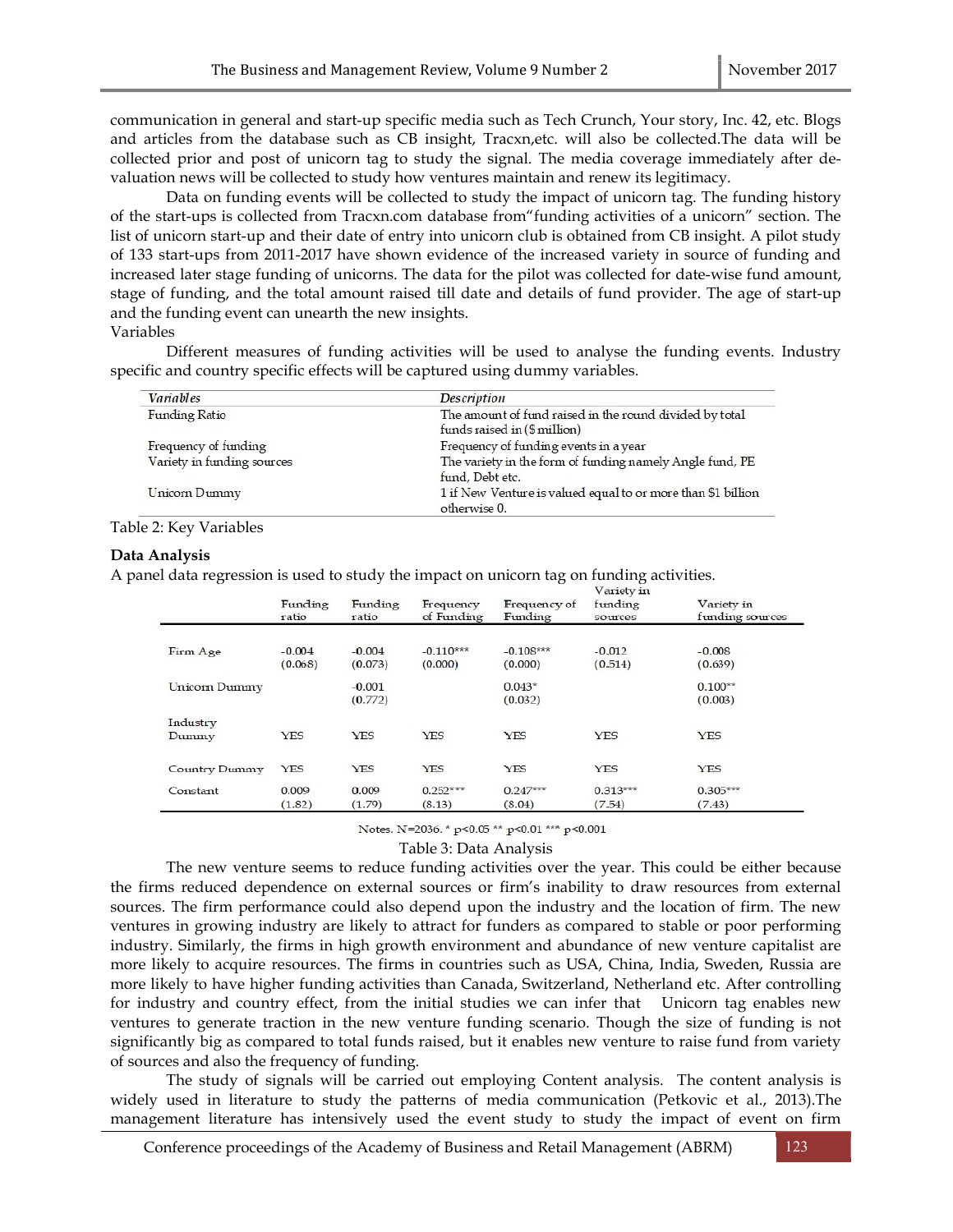performance (Beatty and Zajac, 1987). The impact of unicorn entry on funding will be carried out using event study and ANCOVA test.

# Potential Contribution and Limitations

 As the new venture mostly operate in secrecy, the data on funding activities in based on the firm's disclosure as it is not mandatory to make their information public. The paper can contribute significantly to entrepreneurship literature by providing insights of unicorn phenomena, its impact on different markets. It can provide a finer understanding of hyped funding rounds of high growth technology industry. The paper can add towards the conversation about the pro and cons of high valuation and identification of measures to assess performance of new venture.

## References

- Alsos, G. A., & Ljunggren, E. 2017. The Role of Gender in Entrepreneur-Investor Relationships: A Signaling Theory Approach. Entrepreneurship Theory and Practice. [Online]. 41(4),pp. 567–590. [Accessed 8 September 2017]. Available from:
- http://onlinelibrary.wiley.com/doi/10.1111/etap.12226/epdf
- Bayar, O. and Chemmanur, T. J. 2011. IPOs versus Acquisitions and the Valuation Premium Puzzle: A Theory of Exit Choice by Entrepreneurs and Venture Capitalists. Journal of Financial and Quantitative Analysis. [Online].46(6), pp.1755–1793. [Accessed 19 August 2017]. Available from:

https://www.cambridge.org/core/services/aop-cambridgecore/content/view/5298C11FC39FEEB7B658943736B390DD/S0022109011000408a.pdf/iposversus-acquisitions-and-the-valuation-premium-puzzle-a-theory-of-exit-choice-by-entrepreneursand-venture-capitalists.pdf

- Baum, J. A. C. and Silverman, B. S. 2004. Picking winners or building them? Alliance, intellectual, and human capital as selection criteria in venture financing and performance of biotechnology startups. Journal of Business Venturing.[Online].19(3), pp.411–436. [Accessed 8 September2017]. Available from: http://www.sciencedirect.com/science/article/pii/S0883902603000387
- Beatty, R.P. and Zajac, E.J. 1987. CEO Change and firm performance in large corporation: Succession effects and manager effects. Strategic Management Journal.[Online].18 (4), pp. 305-317. [Accessed 15 September 2017]. Available
- from:https://www.jstor.org/stable/pdf/2486015.pdf?refreqid=excelsior:ab6d789e1f07b10a416a67f88c6b4 306
- Bellavitis, C., Filatotchev, I., Kamuriwo, D. S., and Vanacker, T. 2017. Entrepreneurial finance: new frontiers of research and practice: Editorial for the special issue Embracing entrepreneurial funding innovations. Venture Capital.19(1–2), pp. 1–16.
- Bartlett, R.P. 2015. A Founder's Guide to Unicorn Creation: How Liquidation Preferences in M&A Transactions Affect Start-Up Valuation. In: Davidoff-Solomon & Hill, eds., Research Handbook on Mergers and Acquisitions. Berkeley.[Online].Forthcoming. [Accessed 11 September 2017].Available from SSRN: https://ssrn.com/abstract=2664236
- CBInsights,2017. \$1B+ Market Map: The World's 197 Unicorn Companies in one Infographics. CBInsights. [Online]. 19 May.[Accessed 12 September 2017]. Available from

:https://www.cbinsights.com/research-unicorn-companies

Chakraborty, I. and Ewens

- , M. 2017. Managing Performance Signals Through Delay : Evidence from Venture Capital. Management Science.[Online]. pp.1-26. [Accessed 17 September 2017]. Available from
- :http://pubsonline.informs.org/doi/pdf/10.1287/mnsc.2016.2662
- Cheney, C. 2016. Silicon Valley chases unicorns, but should global entrepreneurship efforts look for them?devex. [Online].11 August.[Accessed 19 September 2017].
- Available from :https://www.devex.com/news/silicon-valley-chases-unicorns-but-should-globalentrepreneurship-efforts-look-for-them-88218.
- Colombo, M. G., Luukkonen, T., Mustar, P., and Wright, M. 2010. Venture capital and high-tech start-ups. Venture Capital. [Online]12(4),pp. 261–266. [Accessed 9 September 2017]. Available from: http://www.tandfonline.com/doi/pdf/10.1080/13691066.2010.486153?needAccess=true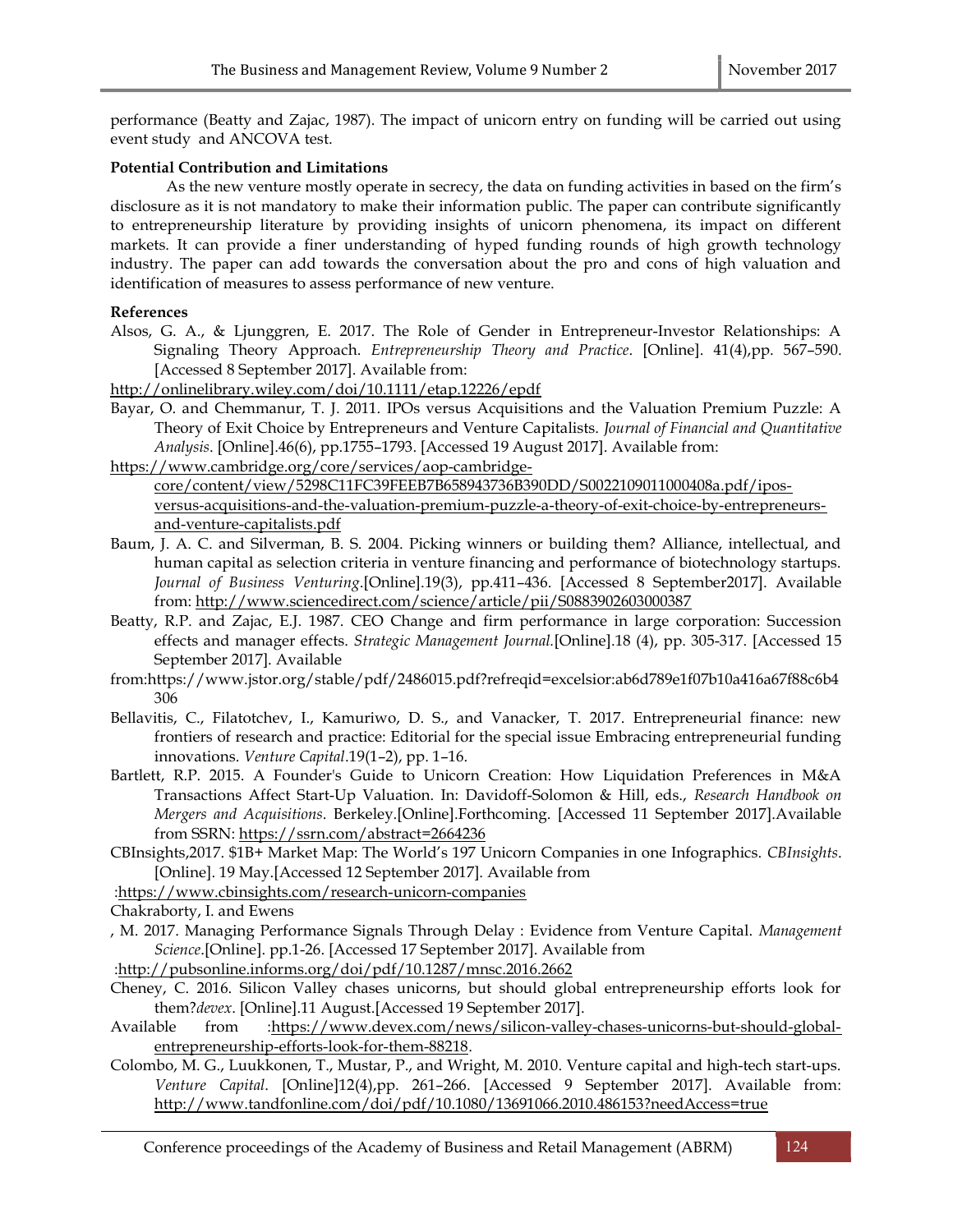- Davila, A., Foster, G. and Gupta, M. 2003. Venture Capital financing and the growth of startup firms. Journal of Business Venturing. [Online].18(6).[Accessed 15 September 2017]. Available from: http://ac.els-cdn.com/S0883902602001271/1-s2.0-S0883902602001271-main.pdf?\_tid=da3fe8ca-9d79-11e7-af7b-00000aab0f6c&acdnat=1505853413\_fa23469d38a8e5b811ec90af26182346
- Dambra, M., Field, L. C., & Gustafson, M. T. 2015. The JOBS Act and IPO volume: Evidence that disclosure costs affect the IPO decision. Journal of Financial Economics. [Online].116(1), pp.121–143. [Accessed 19 August 2017]. Available from

:http://www.sciencedirect.com/science/article/pii/S0304405X1400258X

Deeds, D.L., Mang, P.Y. and Frandsen, M. L.2004. The Influence of Firms' and Industries' Legitimacy on the Flow of Capital into High-Technology Ventures. Strategic Organization.[Online].2(1),pp. 9–34. [Accessed 17 September 2017]. Available

from:http://journals.sagepub.com/doi/pdf/10.1177/1476127004040913

- Downes, David H. and Heinkel, R. 1982. Signaling and the Valuation of Unseasoned New Issues. The Journal of Finance.[Online].37(1), pp.1-10.[Accessed 16 September 2017].Available from:https://www.jstor.org/stable/pdf/2327113.pdf?refreqid=excelsior:446ed99617527d95ee096b 691253ea12
- Fisher, G., Kotha, S., & Lahiri, A. 2016. Changing with the Times: An Integrated View of Identity, Legitimacy, and New Venture Life Cycles. Academy of Management Review.[Online]41(3), pp.383– 409.[Accessed on 17 August 2017].Available from
- :http://eds.a.ebscohost.com/eds/pdfviewer/pdfviewer?vid=4&sid=99ffd902-1e9c-488b-8bfc-3b0c4f7d2069%40sessionmgr4009
- Frydrych, D., Bock, A. J., Kinder, T., & Koeck, B. 2014. Exploring entrepreneurial legitimacy in rewardbased crowdfunding. Venture Capital. [Online].16(3),pp. 247–269. [Accessed 19 August 2017]. Available from:
- http://www.tandfonline.com/doi/pdf/10.1080/13691066.2014.916512?needAccess=true
- Gompers, P. A. 1995. Optimal Investment, Monitoring, and the Staging of Venture Capital. The Journal of Finance. [Online].50(5), pp.1461-1489. [Accessed 12 September 2017].Available from:
- https://www.jstor.org/stable/pdf/2329323.pdf?refreqid=excelsior%3Abf3a369708f8078494daf512033170 90
- Hathaway, I. 2016. What Startup Accelerators really do? Harvard Business Review. [Online].[Accessed 8 September 2017].Available athttps://hbr.org/2016/03/what-startup-accelerators-really-do
- Hsu, D.H. 2004. What do Entrepreneurs Pay for Venture Capital Affiliation? The Journal of Finance. [Online].59(4), pp.1805- 1844.[Accessed 11 September 2017]. Available
- from:http://onlinelibrary.wiley.com/doi/10.1111/j.1540-6261.2004.00680.x/pdf
- Lee, P.M. , Pollock, T.G. and Jin,K. 2011. The contingent value of venture capitalist reputation. Strategic Organization.[Online].9(1), pp.33-69.[Accessed on 10 September 2017]. Available from:

http://journals.sagepub.com/doi/pdf/10.1177/1476127011400505

- Lee, A. 2013. Welcome to The Unicorn Club: Learning From Billion -Dollar Startups. TechCrunch[Online]. [Accessed 8 September 2017]. Available at :https://techcrunch.com/2013/11/02/welcome-to-theunicorn-club/
- Leeds University Library. 2017. Harvard citations. [ Accessed 19September 2017]. Available

from:https://library.leeds.ac.uk/skills-citations-harvard

- Macmillan, I.C., Siegel, R. and Narasimha, P.N.S. 1985. Criteria used by venture capitalists to evaluate new venture proposals. Journal of Business Venturing. [Online].1(1), pp. 119–128. [Accessed 12 September 2017]. Available from:
- http://ac.els-cdn.com/0883902685900114/1-s2.0-0883902685900114-main.pdf?\_tid=e97b46b4-9d7d-11e7- 8502-00000aab0f27&acdnat=1505855157\_13eccb1adb33f73a79927366336df57d
- Mäkelä, M. M., & Maula, M. V. J. 2008. Attracting cross-border venture capital: the role of a local investor. Entrepreneurship & Regional Development.[Online].20(3), pp.237–257. [Accessed 8 September 2017]. Available from:
- http://www.tandfonline.com/doi/pdf/10.1080/08985620701795442?needAccess=true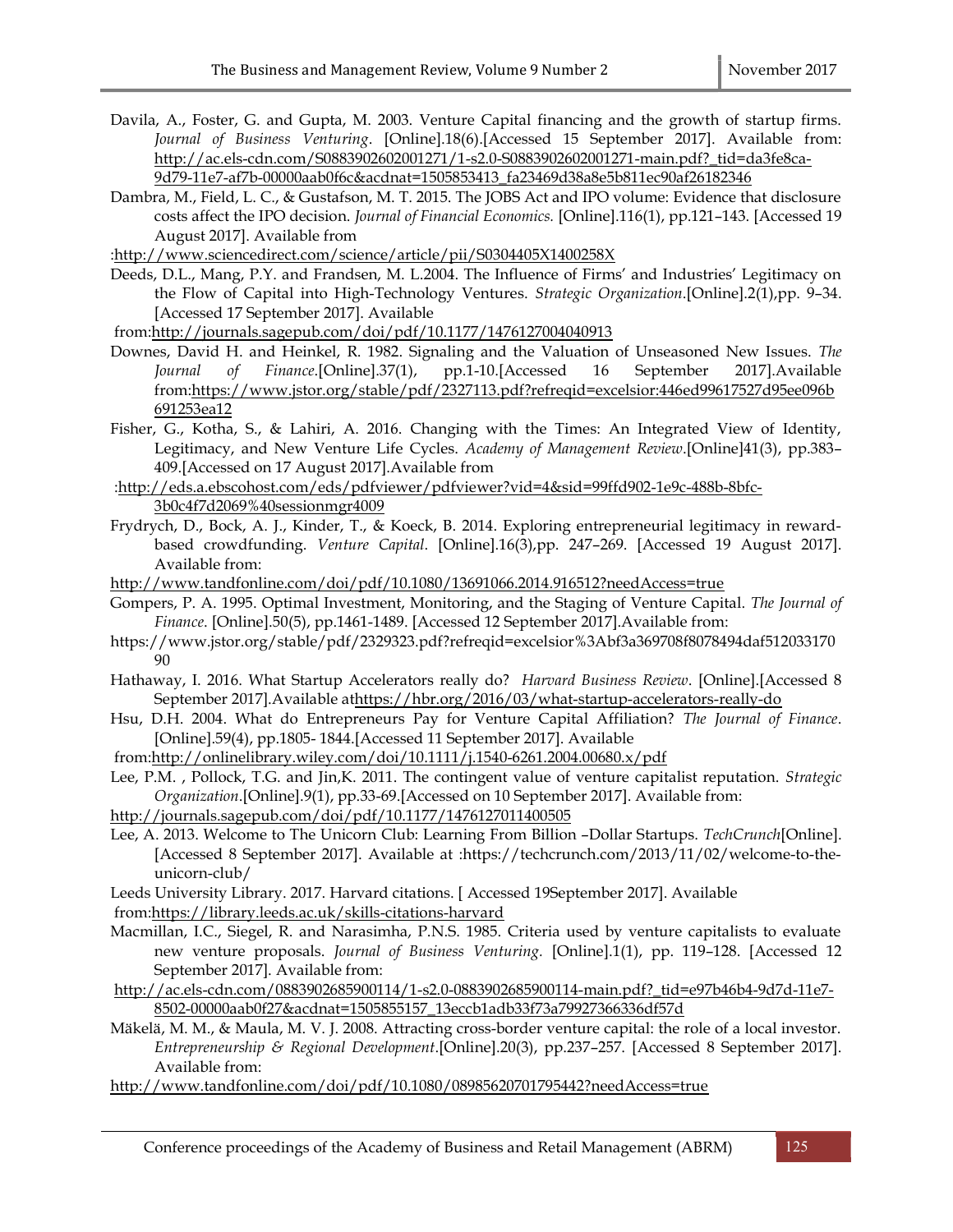- Martens, M., Jennings, J., and Jennings, P. 2007. Do the stories they tell get them the money they need? The role of entrepreneurial narratives in resource acquisition. Academy of Management Journal. [Online].50(5), pp. 1107-1132. [Accessed on 9 September 2017]. Available from:
- http://eds.b.ebscohost.com/eds/pdfviewer/pdfviewer?vid=2&sid=dd33d15f-9c64-4034-b342 f2d58e52c6a2%40sessionmgr102
- McGee, S .2016. Venture capital on the horns of dilemma about start up unicorns. The Guardian.[Online]. 17 April. [Accessed 8 September 2017].Available from
- :https://www.theguardian.com/technology/us-money-blog/2016/apr/17/venture-capital-fundingdecreases-startups-tech-industry
- Park, H. D., and Patel, P. C. 2015. How Does Ambiguity Influence IPO Underpricing? The Role of the Signalling Environment.Journal of Management Studies.[Online].52(6), pp. 796–818. [Accessed 8 September 2017]. Available from: http://onlinelibrary.wiley.com/doi/10.1111/joms.12132/epdf
- Pagano, M., Panetta, F. and Zingales, L. 1998. Why do Companies go Public? An Empirical Analysis. The Journal of Finance.[Online].53(1), pp.27-64. [Accessed 15 September 2017]. Available from
- :http://onlinelibrary.wiley.com/doi/10.1111/0022-1082.25448/epdf
- Pollock, T.G. and Rindova, V.P. 2003. Media Legitimation effects in the market for Initial Public Offering. Academy of Management Journal.[Online].46(5), pp. 631-642. [Accessed 17 September 2017]. Available from:http://eds.a.ebscohost.com/eds/pdfviewer/pdfviewer?vid=7&sid=74416a79-bf1a-4e93-bc71 faf9d7eef845%40sessionmgr4006
- Pollock, T. G., Gulati, R., and Sadler, A. 2002. Relational and Market-based legitimation of internet IPOs.Academy of Management Proceedings, 2002(1), I1–I6.[Accessed 17 September 2017].Available from : http://eds.a.ebscohost.com/eds/pdfviewer/pdfviewer?vid=5&sid=74416a79-bf1a-4e93 bc71-faf9d7eef845%40sessionmgr4006
- Plummer, L.A., Allison, T.A. and Connelly, B.L. 2016. Better Together? Signalling interactions in New venture pursuit of initial external capital. Academy of Management Journal.[Online].59 (5), pp. 1585- 1604. [Accessed 9 August 2017]. Available
- from:http://eds.a.ebscohost.com/eds/pdfviewer/pdfviewer?vid=9&sid=74416a79-bf1a-4e93-bc71 faf9d7eef845%40sessionmgr4006
- Rao, R.S., Chandy, R.K. and Prabhu, J.C. 2008. The Fruit of Legitimacy: Why Some New Ventures gain more from Innovation than others. Journal of Marketing.[Online].72, pp. 58-75.[Accessed 15 September 2017]. Available from: http://faculty.london.edu/rchandy/legit.pdf
- Rindova,V.P., Petkova, A.P. & Kotha, S. 2007. Standing out: how new firms in emerging markets build reputation. Strategic Organization.[Online].5(1), pp. 31-70. [Accessed 17 September 2017]. Available from: http://journals.sagepub.com/doi/pdf/10.1177/1476127006074389
- Sengupta, S.2017.Venture capital firm shy away from backing new start-ups in India.Livemint. [Online]. 2 June. [Accessed 19 September 2017].Available
- fromhttp://www.livemint.com/Companies/12mjDmcMQyanFPlwsol2SL/Capital-crunch-Venturecapital-firms-shy-away-from-backing.html
- Shepherd, D. A. and Zacharakis, A. 2003. A New Venture's Cognitive Legitimacy: An Assessment by Customers. Journal of Small Business Management.[Online].41(2), pp.148–167. [Accessed 11 September 2017]. Available from: http://onlinelibrary.wiley.com/doi/10.1111/1540-627X.00073/epdf
- Suchman, M.C. 1995, Managing Legitimacy: Strategic and Institutional Approaches. Academy of Management Review. [Online].20(3), pp.571-610. [Accessed 9August 2017]. Available from :http://eds.a.ebscohost.com/eds/pdfviewer/pdfviewer?vid=2&sid=b9aa1d30-f29d-4d21-af03- 4ef905492bc0%40sessionmgr4007
- Thede, J.T. 2016. How the media attention for a start-up related to its valuation?LinkedIn.[Online]. 12 January. [Accessed 10 September 2017]. Available from : https://www.linkedin.com/pulse/howmedia-attention-startup-relates-its-valuation-dr-jan-tewes-thede/
- Tomczak, A., and Brem, A. 2013. A conceptualized investment model of crowdfunding. Venture Capital. [Online].15(4), pp. 335–359. [Accessed 8 August 2017]. Available from:

http://www.tandfonline.com/doi/pdf/10.1080/13691066.2013.847614?needAccess=true

TechCrunch 2017.Crunchbase Unicorn Leaderboards.TechCrunch.[Online].